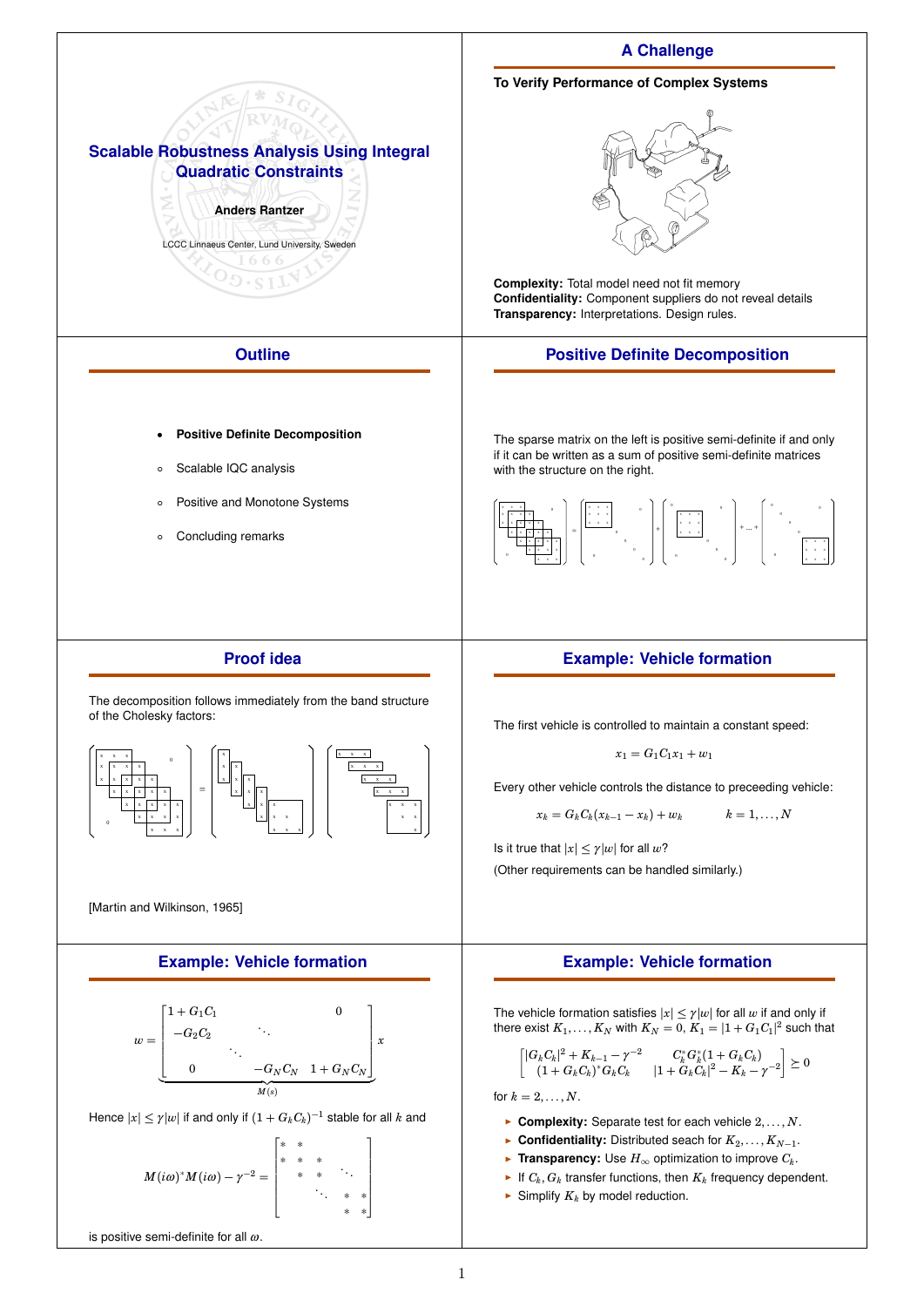## **Outline**

## **Integral Quadratic Constraint**



- **Scalable IQC analysis**
- Positive and Monotone Systems
- Concluding remarks

$$
\begin{array}{c|c}\n\hline\nv & \Delta\n\end{array}
$$

The (possibly nonlinear) operator ∆ on **L** *m* 2 [0,∞) is said to *satisfy the IQC defined by* Π if

$$
\int_{-\infty}^{\infty} \left[ \frac{\widehat{v}(i\omega)}{(\Delta v)(i\omega)} \right]^* \Pi(i\omega) \left[ \frac{\widehat{v}(i\omega)}{(\Delta v)(i\omega)} \right] d\omega \ge 0
$$

for all  $v \in L_2[0,\infty)$ .

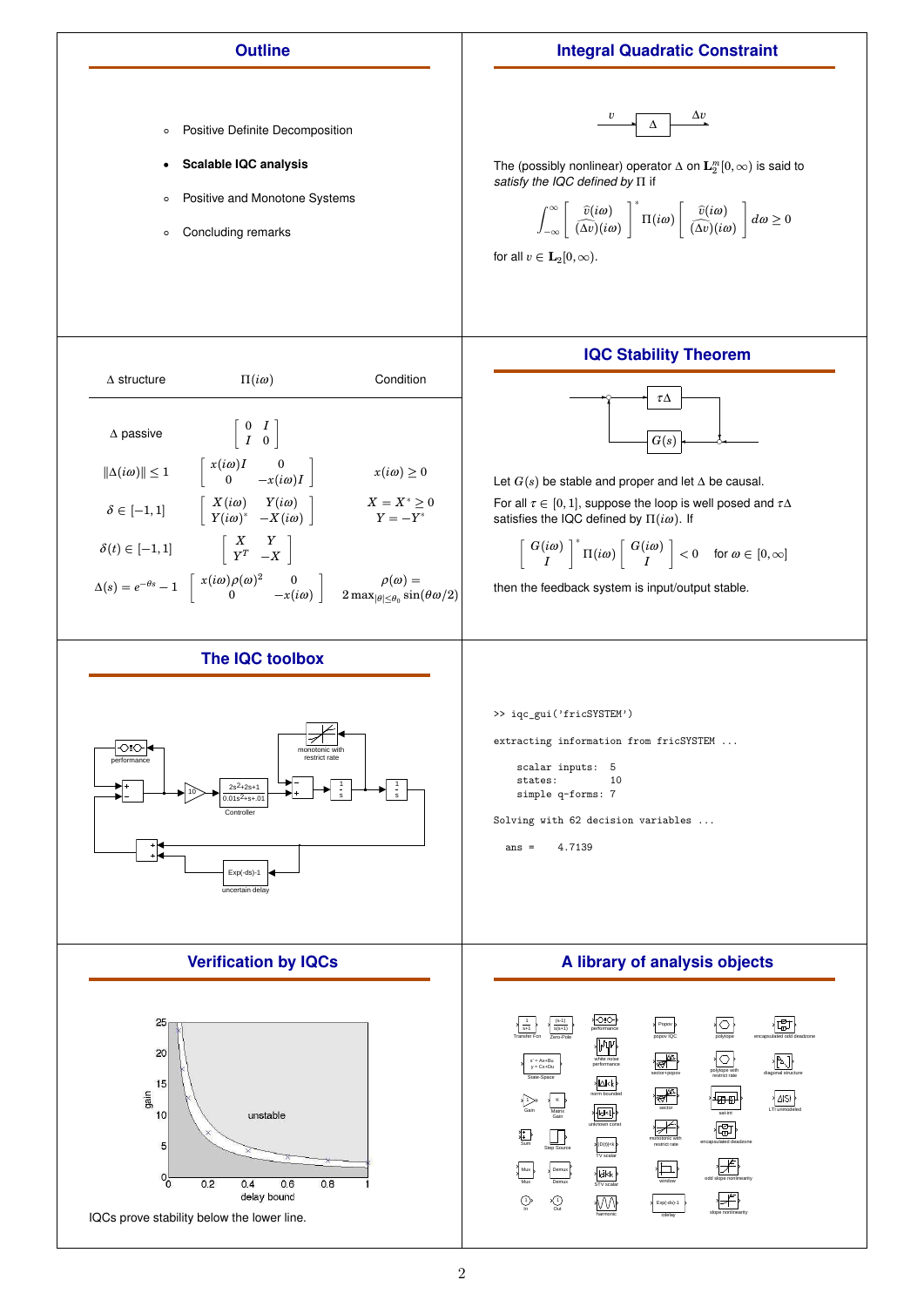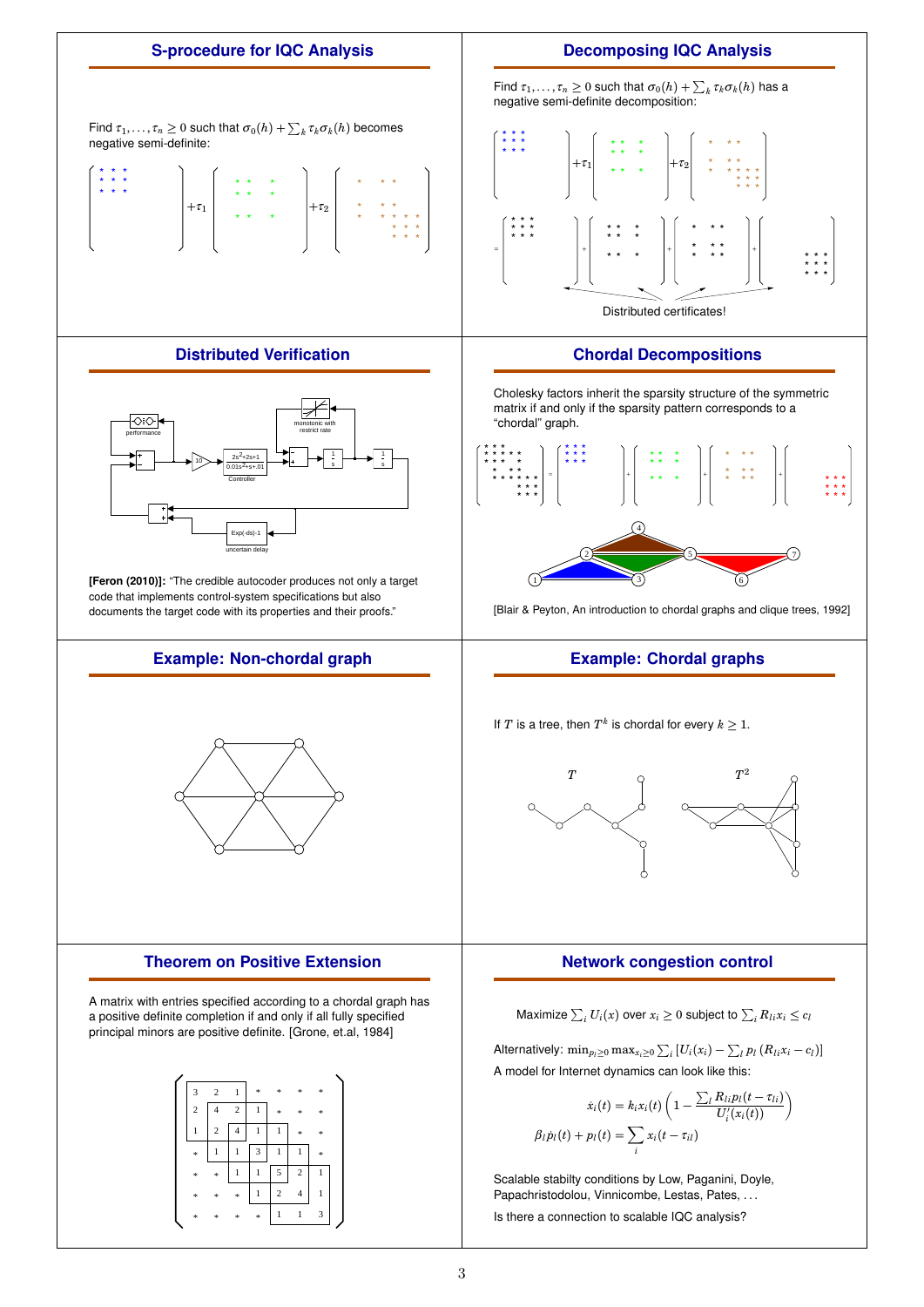

[Jonsson, Rantzer,Murray, ACC 2014]